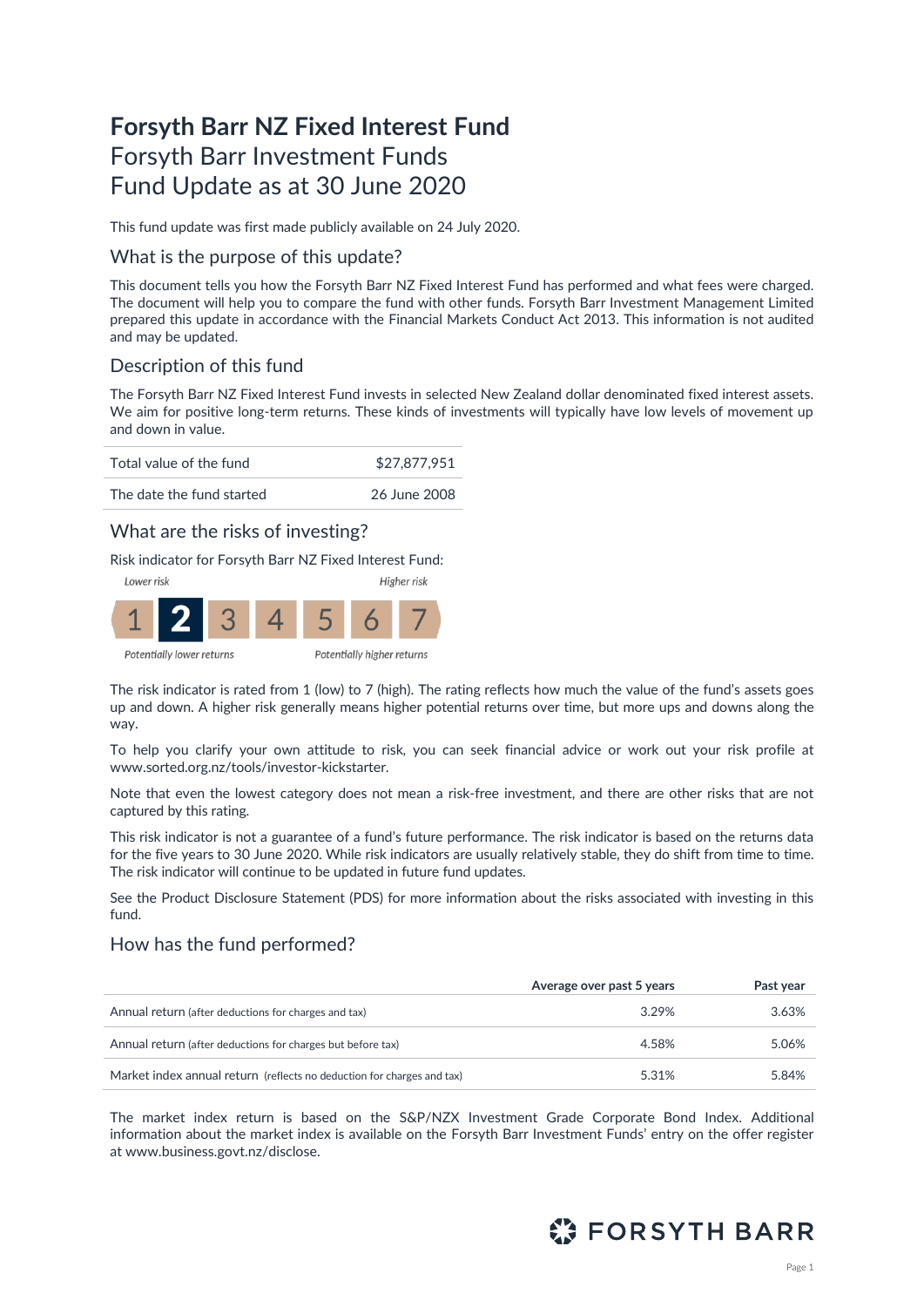Annual return graph



This shows the return after fund charges and tax for each of the last 10 years ending 31 March. The last bar shows the average annual return for the last 10 years, up to 30 June 2020.

Important: This does not tell you how the fund will perform in the future.

Returns in this update are after tax at the highest prescribed investor rate (PIR) of tax for an individual New Zealand resident. Your tax may be lower.

### What fees are investors charged?

Investors in the Forsyth Barr NZ Fixed Interest Fund are charged fund charges. In the year to 31 March 2020 these were:

|                                                       | % of net asset value <sup>1</sup> |
|-------------------------------------------------------|-----------------------------------|
| Total fund charges                                    | 0.82%                             |
| Which are made up of:                                 |                                   |
| Total management and administration charges including | 0.82%                             |
| Manager's basic fee                                   | 0.77%                             |
| Other management and administration charges           | 0.05%                             |
| Total performance-based fees                          | 0.00%                             |
|                                                       | Dollar amount per investor        |
| Other charges                                         | \$0.00                            |

Investors are not currently charged any other fees. See the PDS for more information about fees. Small differences in fees and charges can have a big impact on your investment over the long term.

#### **Example of how this applies to an investor**

Jane had \$10,000 in the fund at the start of the year and did not make any further contributions. At the end of the year, Jane received a return after fund charges were deducted but before tax of \$506 (that is 5.06% of her initial \$10,000). This gives Jane a total return after tax of \$363 for the year.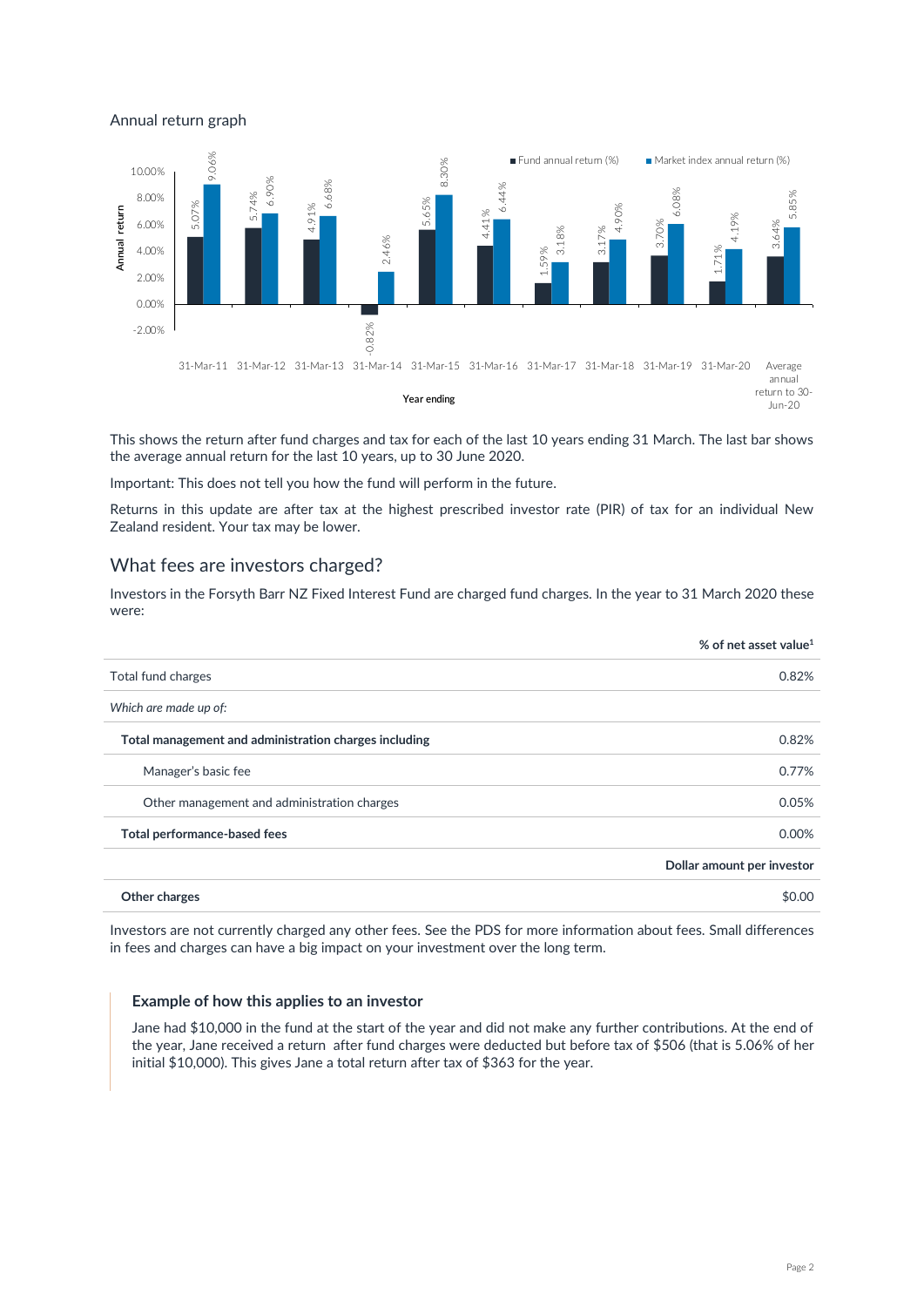## What does the fund invest in?

This shows the types of assets that the fund invests in.



### Actual investment mix

### Target investment mix

| Cash and cash equivalents    | 5.00%    |
|------------------------------|----------|
| New Zealand fixed interest   | 90.00%   |
| International fixed interest | 5.00%    |
| Australasian equities        | 0.00%    |
| International equities       | $0.00\%$ |
| Listed property              | $0.00\%$ |
| Unlisted property            | $0.00\%$ |
| Commodities                  | $0.00\%$ |
| Other                        | 0.00%    |

## Top 10 investments

|                | Name                                                                | Percentage of<br>fund net assets | <b>Type</b>                   | Country          | <b>Credit rating</b><br>(if applicable) |
|----------------|---------------------------------------------------------------------|----------------------------------|-------------------------------|------------------|-----------------------------------------|
| 1              | ANZ transactional bank account                                      | 10.87%                           | Cash and cash<br>equivalents  | New Zealand AA-  |                                         |
| $\overline{2}$ | New Zealand Local Government Funding<br>Agency Ltd 14/04/2033 3.50% | 7.79%                            | New Zealand fixed<br>interest | New Zealand AA+  |                                         |
| 3              | New Zealand Local Government Funding<br>Agency Ltd 15/04/2025 2.75% | 5.92%                            | New Zealand fixed<br>interest | New Zealand AA+  |                                         |
| 4              | Housing New Zealand 3.42% 18/10/2028                                | 5.51%                            | New Zealand fixed<br>interest | New Zealand AA+  |                                         |
| 5              | Bank of New Zealand Subordinated Note<br>17/12/2025 5.314%          | 3.39%                            | New Zealand fixed<br>interest | New Zealand      | BBB+                                    |
| 6              | New Zealand Local Government Funding<br>Agency Ltd 15/04/2027 4.50% | 3.00%                            | New Zealand fixed<br>interest | New Zealand AA+  |                                         |
| 7              | New Zealand Local Government Funding<br>Agency Ltd 14/04/2022 2.75% | 2.82%                            | New Zealand fixed<br>interest | New Zealand AA+  |                                         |
| 8              | Meridian Energy Limited 27/06/2025<br>4.21%                         | 2.64%                            | New Zealand fixed<br>interest | New Zealand BBB+ |                                         |
| 9              | Housing New Zealand 3.36% 12/06/2025                                | 2.15%                            | New Zealand fixed<br>interest | New Zealand AA+  |                                         |
| 10             | Genesis Energy Limited 5.0% 03/04/2025                              | 2.09%                            | New Zealand fixed<br>interest | New Zealand      | BBB+                                    |
|                |                                                                     |                                  |                               |                  |                                         |

The top 10 investments make up 46.18% of the fund.